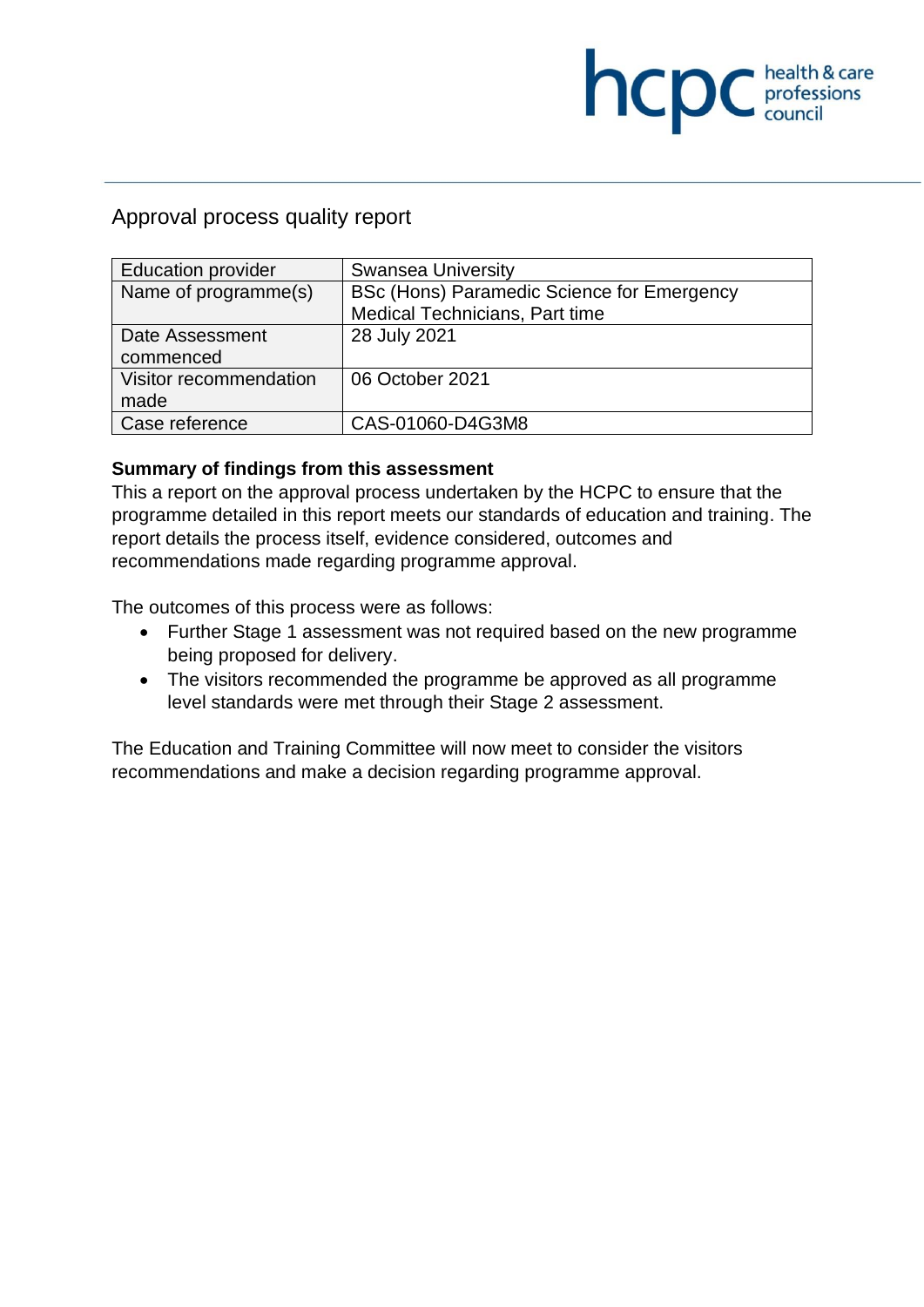# The areas we cover in this report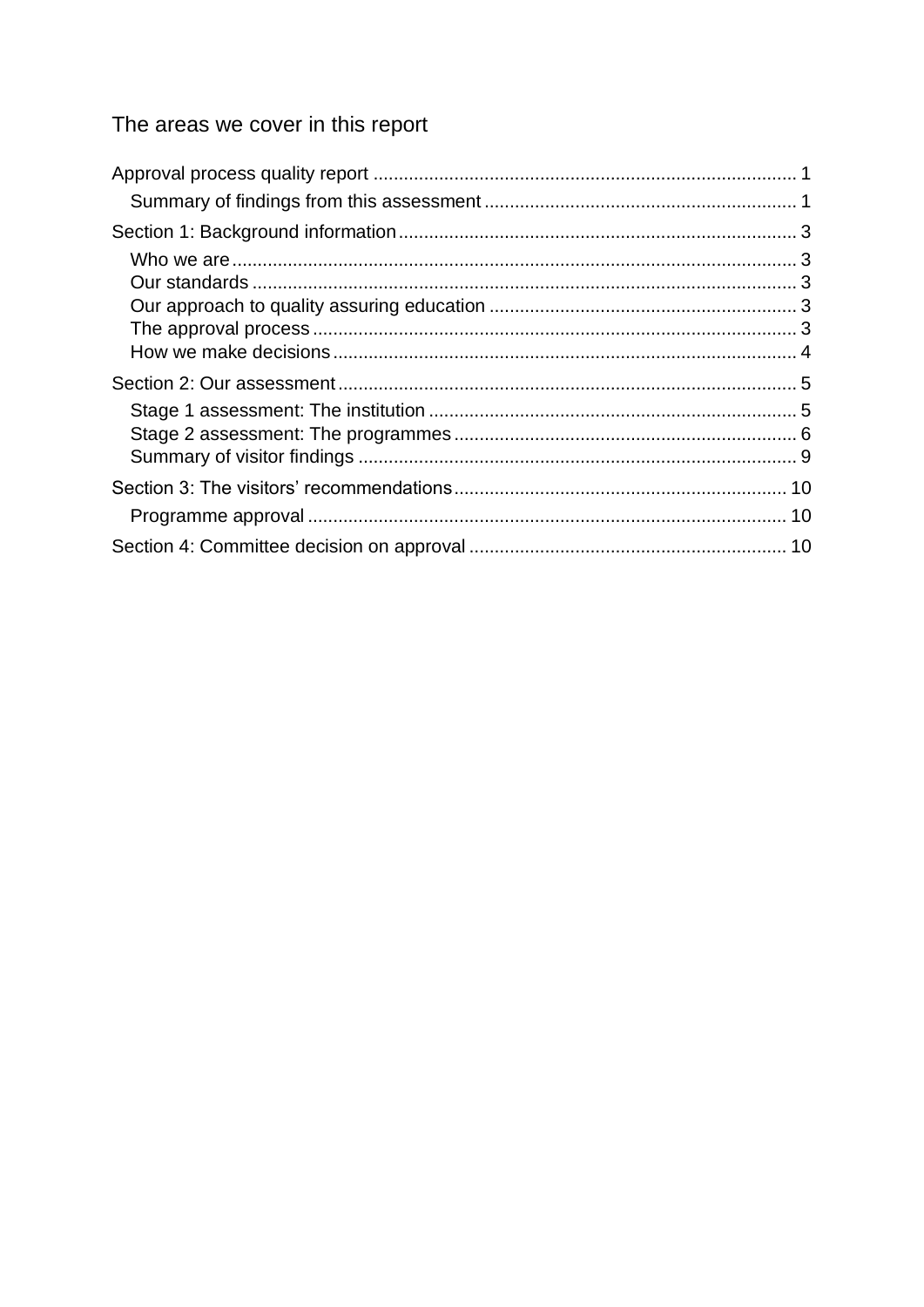# Section 1: Background information

#### **Who we are**

We are the Health and Care Professions Council (HCPC), a regulator set up to protect the public. We set standards for education and training, professional knowledge and skills, conduct, performance and ethics; keep a register of professionals who meet those standards; approve programmes which professionals must complete before they can register with us; and take action when professionals on our Register do not meet our standards.

#### **Our standards**

We approve institutions and programmes that meet our education standards. Individuals who complete approved programmes will meet proficiency standards, which set out what a registrant should know, understand and be able to do when they complete their education and training. The education standards are outcome focused, enabling education providers to deliver programmes in different ways, as long as individuals who complete the programme meet the relevant proficiency standards.

Our standards are divided into two levels based on their relevance to the institution and programme(s). The following considerations were made when splitting standards between institution and programme level:

- Where accountability best sits, with either the accountable person for the institution or programme.
- How the standard is worded, with references to the education provider and processes often best sitting at the institution level, and references to the programme or profession often best sitting at the programme level.
- We have preferred seeking assurance at the institution level, to fit with our intention to put the institution at the centre of our quality assurance model.

#### **Our approach to quality assuring education**

We are flexible, intelligent and data-led in our quality assurance of institution and programmes. Through our processes, we:

- enable bespoke, proportionate and effective regulatory engagement with education providers
- use data and intelligence to enable effective risk-based decision making
- engage at the organisation, profession and programme levels to enhance our ability to assess the impact of risks and issues on HCPC standards

Institutions and programmes are [approved on an open-ended basis,](http://www.hcpc-uk.org/education/processes/) subject to ongoing monitoring. Programmes we have approved are listed [on our website.](http://www.hcpc-uk.org/education/programmes/register/)

#### **The approval process**

We take a staged approach to quality assurance, as we need to understand practices which will support delivery of all programmes within an institution, prior to assessing the programme level detail. The approval process is formed of two stages: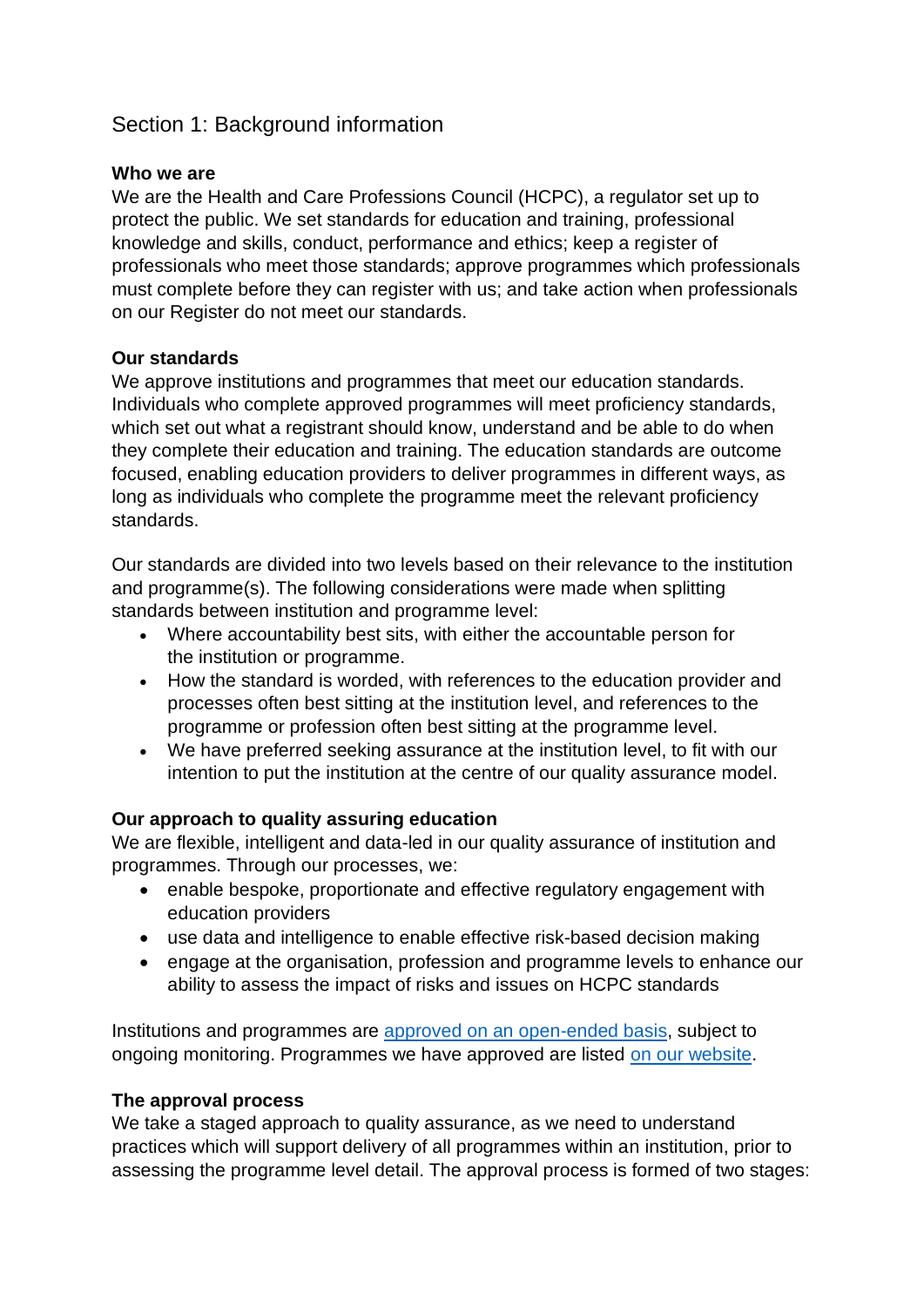- Stage 1 we assess to be assured that institution level standards are met by the institution delivering the proposed programme(s).
- Stage 2 we assess to be assured that programme level standards are met by each proposed programme.

Through the process we will initially review the proposal and then design our assessment based on the issues we find. As such the assessment methods will be different based on the issues which arise in each case.

#### **How we make decisions**

We make independent evidence based decisions about programme approval. For all assessments, we ensure that we have profession specific input in our decision making. In order to do this, we appoint [partner visitors](http://www.hcpc-uk.org/aboutus/partners/) to design quality assurance assessments, and assess evidence and information relevant to the assessment. Visitors make recommendations to the Education and Training Committee (ETC). Education providers have the right of reply to the recommendation of the visitors, inclusive of conditions and recommendations. If an education provider wishes to, they can supply 'observations' as part of the process.

The ETC make the decisions about the approval and ongoing approval of programmes. In order to do this, they consider recommendations detailed in process reports, and any observations from education providers (if submitted). The Committee meets in public on a regular basis and their decisions are available to view [on our website.](http://www.hcpc-uk.org/aboutus/committees/educationandtrainingpanel/)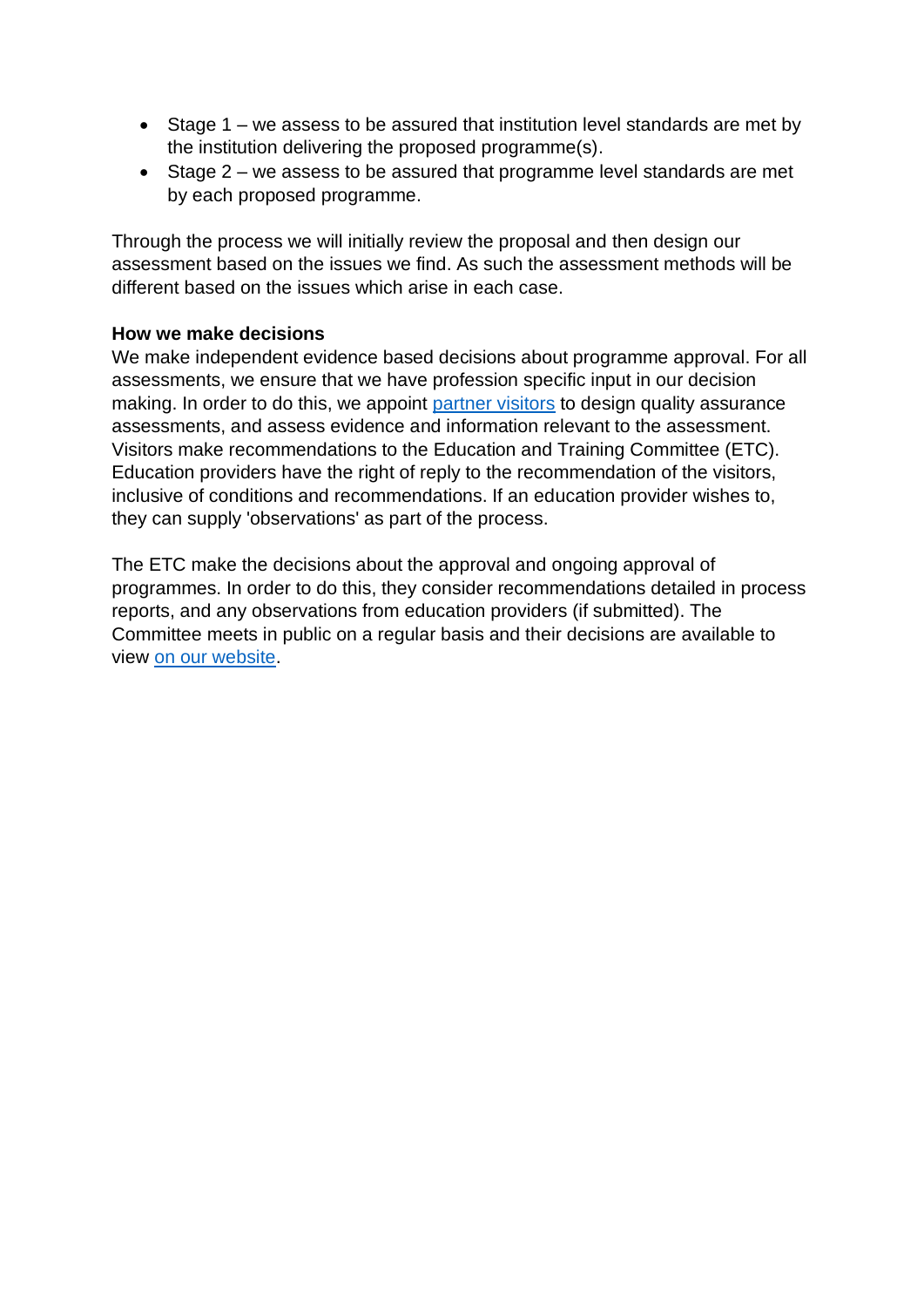# Section 2: Our assessment

#### **Stage 1 assessment: The institution**

| <b>Education provider</b> | Swansea University   |
|---------------------------|----------------------|
| Key contact               | <b>Jayne Walters</b> |

As part of the initiation of the process the education provider indicated that the proposed programme would be part of Swansea University. This institution is well established with HCPC and currently delivers approved programmes in:

- Paramedic
- Hearing aid dispenser
- Independent / supplementary prescribing

In previous standards assessments of these programmes, visitors have established the institution level standards are met. The provider has also demonstrated this through ongoing monitoring carried out by the HCPC.

As part of the provider's definition of their institution, they have defined the policies, procedures and processes that apply to the programmes delivered within it. These relate to the institution level standards we set which ensure the following areas are managed effectively:

| Admissions<br>Governance                 | Information for applicants<br>Assessing English language, character, and health<br>$\bullet$<br>Prior learning and experience (AP(E)L)<br>$\bullet$<br>Equality, diversity and inclusion<br>$\bullet$<br>Effective programme delivery<br>$\bullet$ |
|------------------------------------------|----------------------------------------------------------------------------------------------------------------------------------------------------------------------------------------------------------------------------------------------------|
| and leadership,                          | Effective staff management                                                                                                                                                                                                                         |
| and<br>management                        | Partnerships, which are managed at the institution level<br>$\bullet$                                                                                                                                                                              |
| Quality,<br>monitoring and<br>evaluation | Academic components, including how curricula are kept<br>up to date                                                                                                                                                                                |
|                                          | Practice components, including the establishment of safe<br>and supporting practice learning environments                                                                                                                                          |
|                                          | Learner involvement                                                                                                                                                                                                                                |
|                                          | Service user and carer involvement                                                                                                                                                                                                                 |
| Learners                                 | Support<br>Ongoing professional suitability<br>$\bullet$                                                                                                                                                                                           |
|                                          | Learning with and from other learners and professionals<br>(IPL/E)                                                                                                                                                                                 |
|                                          | Equality, diversity and inclusion                                                                                                                                                                                                                  |
| Assessment                               | Objectivity<br>$\bullet$                                                                                                                                                                                                                           |
|                                          | Progression and achievement                                                                                                                                                                                                                        |
|                                          | Appeals                                                                                                                                                                                                                                            |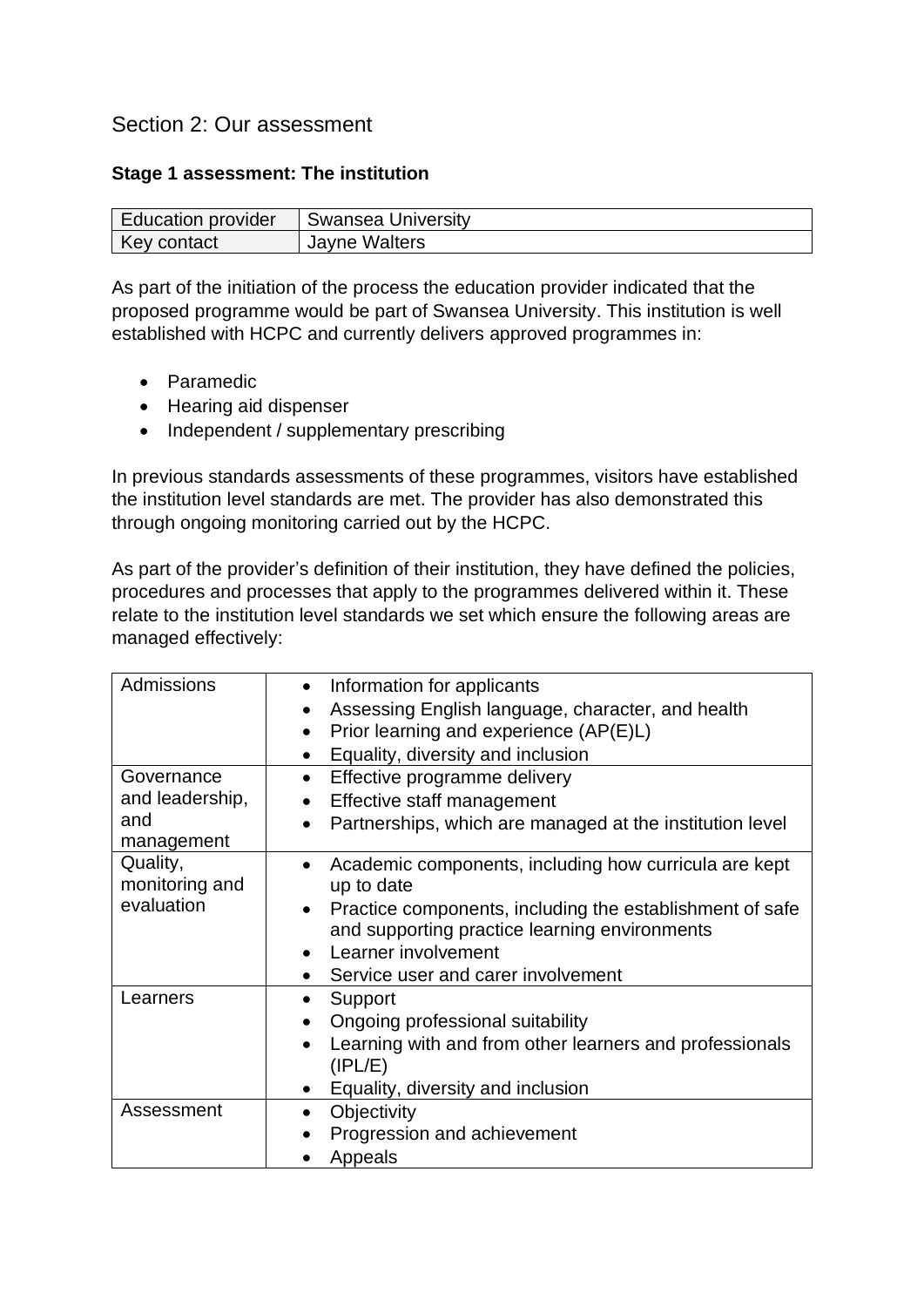# **Assurance that institution level standards are met**

As part of this stage we considered how the proposed programmes fit into the named institution by considering any notable changes to the policies, procedures and processes related to the areas above.

We considered how the proposed programmes are assimilated with the management of existing approved programmes in the institution. We determined the proposed programmes would be managed in way that was consistent with the definition of their institution. On this basis, we were satisfied it is appropriate for the programme to sit as part of Swansea University and take assurance the institution level standards will continue to be met by its introduction.

| <b>Education provider</b>  | <b>Swansea University</b>                          |
|----------------------------|----------------------------------------------------|
| Accountable                | Jayne Walters                                      |
| person (for the            |                                                    |
| programmes)                |                                                    |
| Programmes                 | BSc (Hons) Paramedic Science for Emergency Medical |
|                            | Technicians                                        |
| Profession                 | Paramedic                                          |
| Mode of study              | Part time                                          |
| Learner numbers            | 30 learners once per year                          |
| Type of                    | Pre-registration                                   |
| programme                  |                                                    |
| <b>Qualification level</b> | Undergraduate                                      |
| <b>Start date</b>          | September 2021                                     |

#### **Stage 2 assessment: The programmes**

The education provider was asked to demonstrate how they meet programme level standards for each programme. They supplied information about how each standard was met, including a rationale and links to supporting information via a mapping document.

This programme is heavily based upon a programme we already approve at Swansea University (BSc (Hons) Paramedic Science). We therefore agreed with the institution that we would undertake a bespoke assessment of the programme level standards. This meant we did not require Swansea University to demonstrate those programme level standards which they continued to meet in the same way as on the existing approved programme. This removed four programme level standards from the visitor assessment.

Within our legacy processes, we would have considered the programme could start running before it had gained approval as it is heavily based on an existing approved programme. As this assessment commenced within the pilot stage of the development of the new quality assurance model, this is the approach we agreed for the approval of this programme.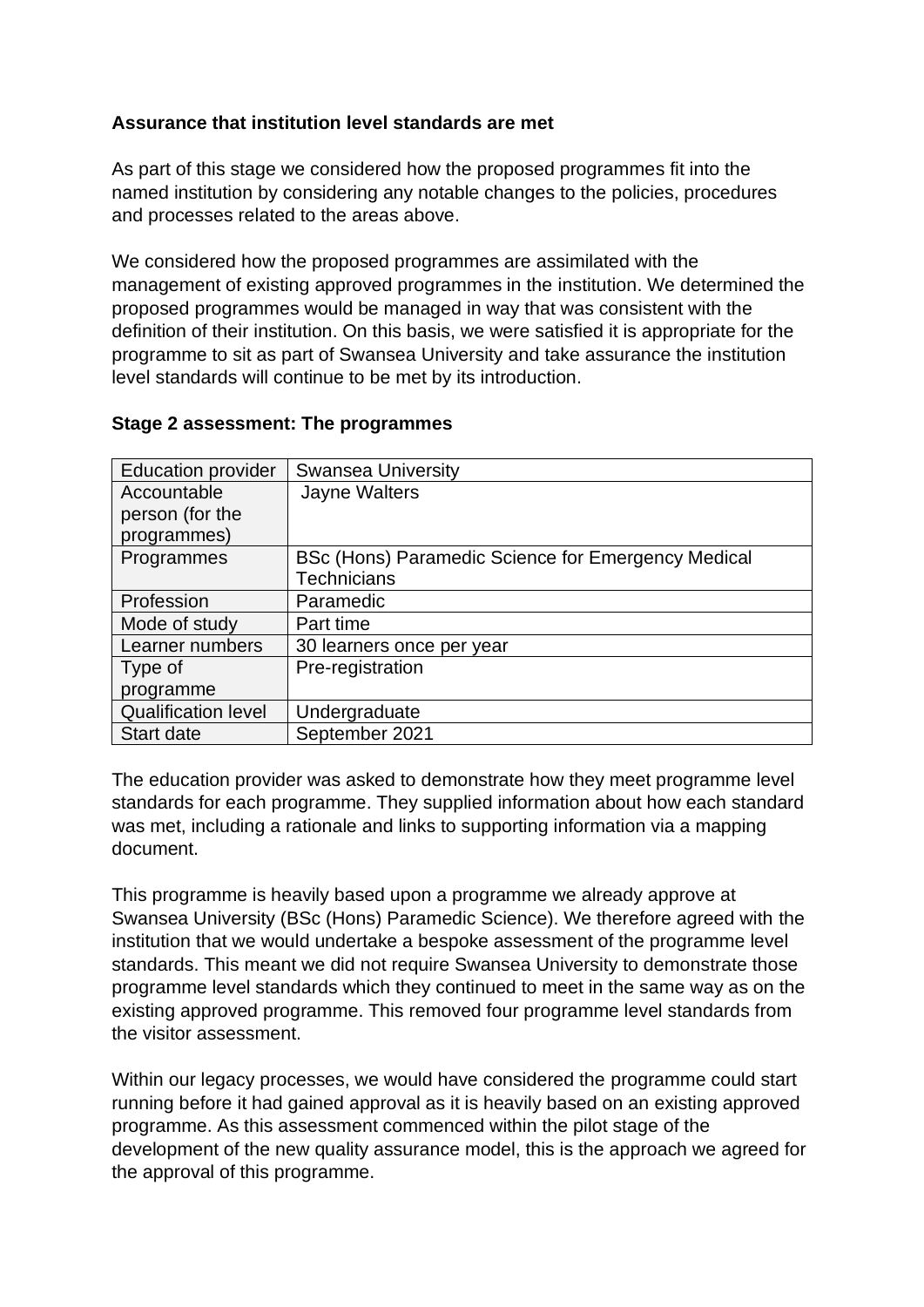We also considered:

- Higher Education Statistics Agency (HESA)
- Office for Students Teaching Excellence Framework (TEF) outcomes / National Student Survey (NSS)

| Performance Data point /              |                                                                  | <b>Benchmark</b> | Data  | <b>Score</b> |
|---------------------------------------|------------------------------------------------------------------|------------------|-------|--------------|
| area                                  | comparison                                                       |                  |       |              |
| Performance<br>indicator              | Total intended<br>learner numbers                                | 342              | 178   | $-0.07$      |
|                                       | compared to total                                                |                  |       |              |
|                                       | enrolment                                                        |                  |       |              |
|                                       | numbers                                                          |                  |       |              |
| Performance<br>indicator              | Aggregation of<br>percentage not                                 | 6.4              | 5.1   | 0.02         |
|                                       | continuing                                                       |                  |       |              |
| Performance<br>indicator              | Aggregation of<br>percentage in<br>employment /<br>further study | 95.0             | 99.1  | 0.05         |
| Teaching<br>quality                   | TEF award                                                        | Not applicable   | Gold  | 0.00         |
| Learner /<br>graduate<br>satisfaction | <b>NSS overall</b><br>satisfaction score<br>(Q27)                | 83.10            | 88.59 | 0.08         |
| Performance                           | <b>HCPC AEPM</b>                                                 | Not applicable   |       |              |
| indicator                             | cycle length                                                     |                  |       |              |
| Total                                 |                                                                  |                  |       | 0.93         |

The first performance indicator is below benchmark. However, this has primarily been impacted by the difference in HCPC approved learner / cohort numbers for the supplementary prescribing programmes versus the actual (lower) numbers of current learners on the programmes. This, and the other information contained within the above table, was considered by the visitors as part of their review of the education provider's submission to assist in the development of any potential themes for further consideration.

#### **Visitors appointed to undertake this assessment**

We appointed the following panel to assess the above information against our programme level standards:

| Registrant | Timothy Hayes - Paramedic  |
|------------|----------------------------|
| visitors   | Kenneth Street - Paramedic |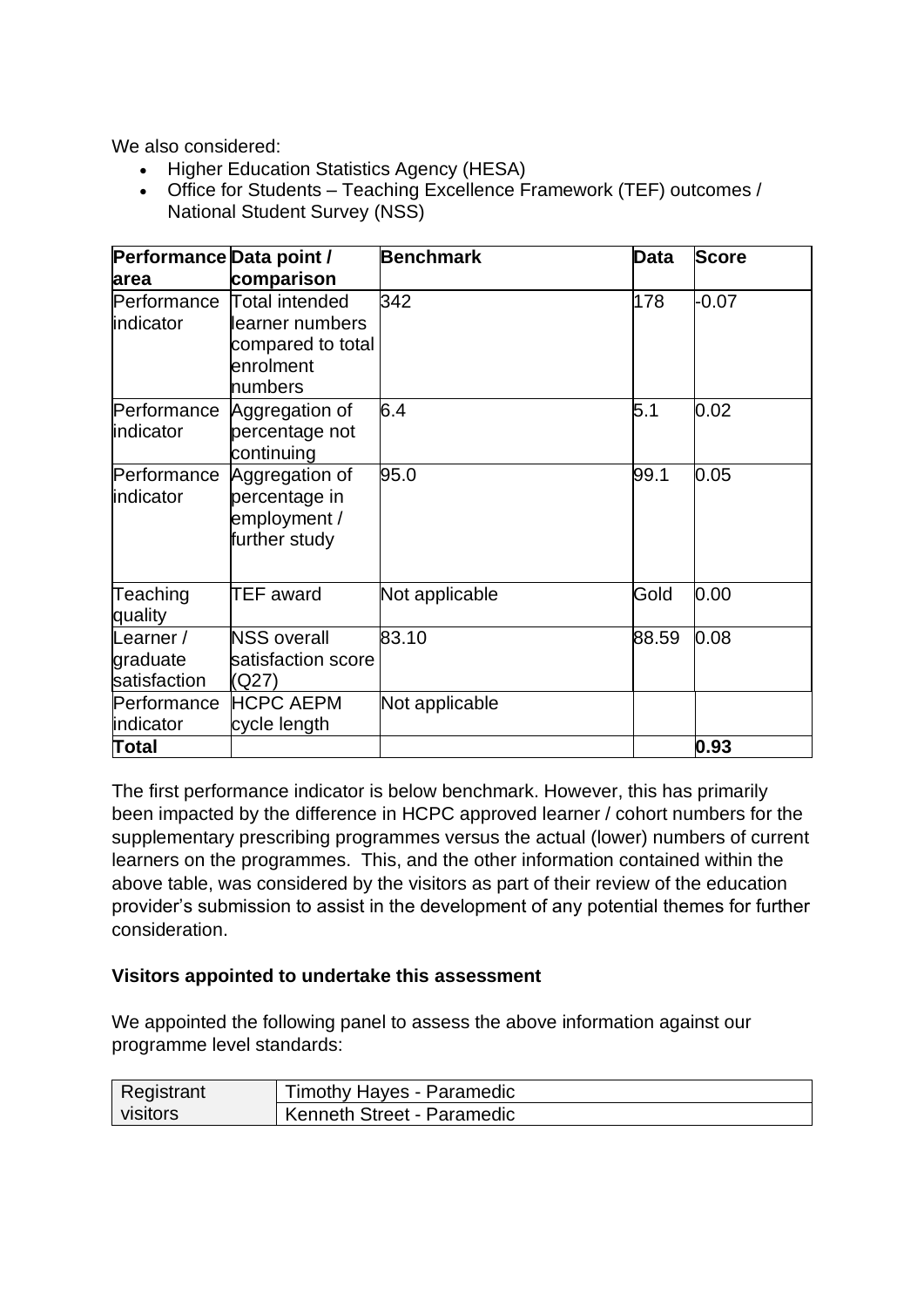# **Assessment of the proposal**

Initial review:

- The visitors reviewed the education provider's submission and considered their approach to each standard.
- This first review culminated in a virtual HCPC meeting in which the visitors discussed and made decisions around the standards they considered to be met and the areas they required further information around.
- Following the finalisation of areas to explore the visitors discussed and finalised the most appropriate quality activity to undertake this investigation.

# **Quality activity:**

We design our assessment to be proportionate and appropriate to the issues identified and to seek input from relevant stakeholders when necessary. We considered it was appropriate and proportionate to request additional information via further documentation.

The themes we explored are as follows:

| <b>Theme</b>                     | <b>Reason for additional clarification / documentation</b>                                                                |
|----------------------------------|---------------------------------------------------------------------------------------------------------------------------|
| Ensuring there is<br>an adequate | The visitors recognised this programme replaced an<br>approved DipHE Paramedic Science for Emergency Medical              |
| number of                        | Technicians programme. This is closing due to the revised                                                                 |
| appropriately<br>qualified and   | level of qualification for entry to the Register for paramedics.                                                          |
| experienced staff<br>involved in | The visitors also recognised the other approved paramedic<br>provision across the institution. With the new programme, it |
| practice-based                   | appeared there would be up to three cohorts of learners                                                                   |
| learning.                        | undertaking practice-based learning at the same time due to<br>overlaps between all the programmes. The visitors were     |
|                                  | unclear if there was sufficient capacity to absorb these                                                                  |
|                                  | learner numbers at the main provider of practice-based<br>learning (Welsh Ambulance Service Trust ((WAST)).               |
|                                  |                                                                                                                           |
|                                  | In addition, the visitors were unclear of the process for<br>ensuring there was an adequate number of appropriately       |
|                                  | qualified and experienced individuals for non-ambulance                                                                   |
|                                  | practice-based learning.                                                                                                  |
| How the education                | The visitors had been referred to a particular module to                                                                  |
| provider develops                | demonstrate this. However, they were unable to locate this<br>module within the submission.                               |
| and assesses<br>professionalism, |                                                                                                                           |
| including the                    | In addition, the visitors were unclear how professionalism                                                                |
| standards of                     | was developed and assessed across the programme in both                                                                   |
| conduct,                         | the academic and practice-based learning settings.                                                                        |
| performance and                  |                                                                                                                           |
| ethics.                          |                                                                                                                           |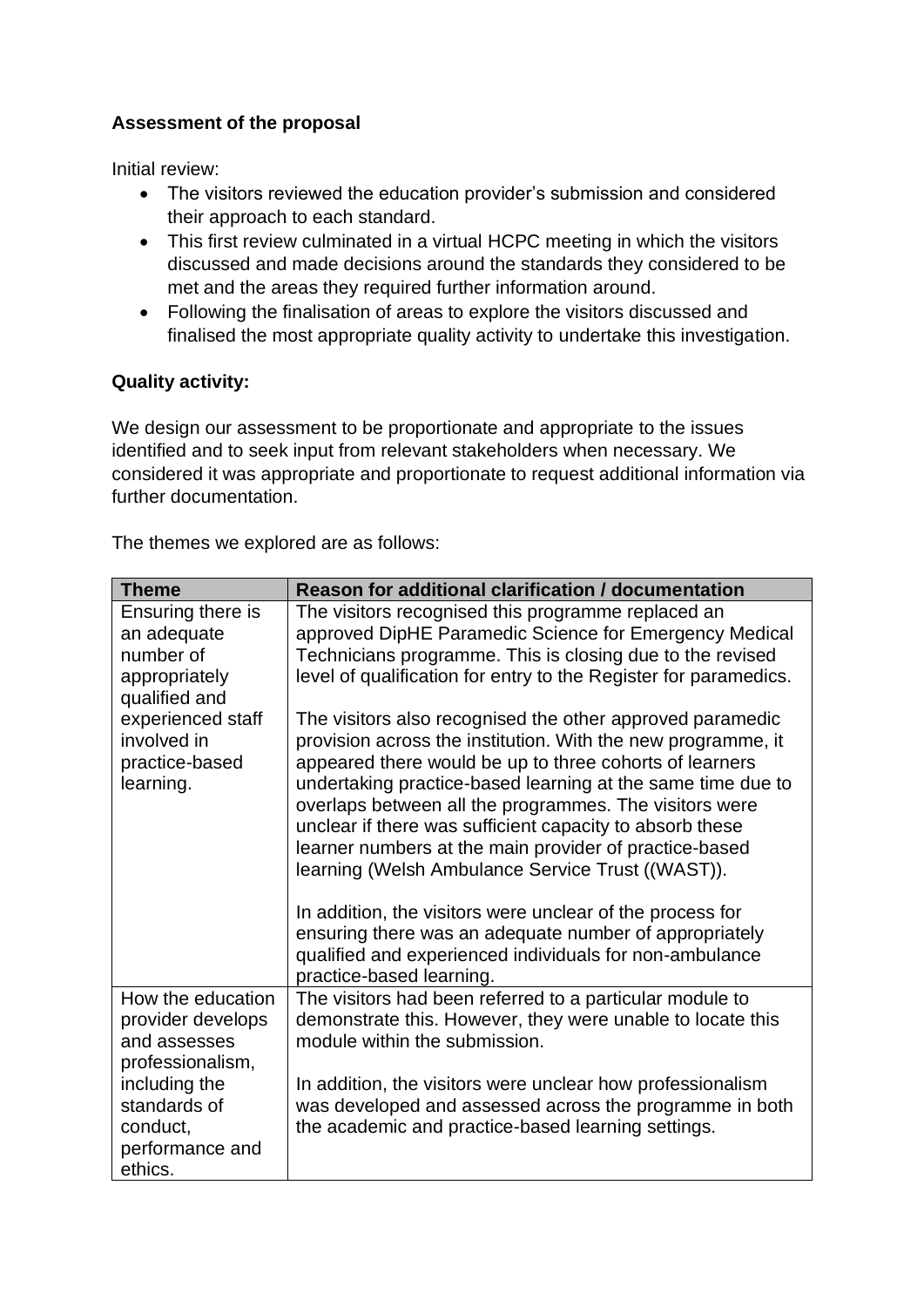#### **Summary of visitor findings**

#### SET 1: Level of qualification for entry to the Register

A BSc (Hons) level is an appropriate level of qualification for the new paramedic programme so this standard is met.

#### SET 2: Programme admissions

Due to the nature of the programme, the documentation received by the visitors demonstrated a close collaboration with the employer when informing potential applicants about the programme and assessing applicants for suitability. For example, while the employer nominates the applicants, it is the institution who conducts the application process, including interview.

On this basis, there were no conditions set in relation to this area of the standards.

#### SET 3: Programme governance, management and leadership

A programme specification and staff CV's were included within the submission. The visitors considered these demonstrated how the new programme would be aligned with the existing paramedic provision offered by the institution. They also considered this demonstrated the institution's commitment to increase their staff numbers to ensure a core paramedic team with a wider team to support key specialities.

The submission also outlined the additional skills laboratory which would be available to the learners via a different organisation. In addition the visitors considered the inclusion of the bridging module, to upskill WAST staff upon joining the programme, recognises that learners will be working remotely and ensures appropriate support is available.

On this basis, there were no conditions set in relation to this area of the standards.

#### SET 4: Programme design and delivery

Module proforma's were included as part of the submission. The visitors considered these demonstrated suitable learning outcomes to ensure the standards of proficiency could be met; support autonomous and reflective thinking; and develop evidence based practice. They also considered these outlined an appropriate mix of teaching and learning methods to ensure effective delivery of the learning outcomes.

The institution also mapped the learning outcomes to the College of Paramedics curriculum guidance and submitted this as evidence. The visitors considered this demonstrated a clear integration of theory and practice as well as how the programme reflects the professional body curriculum guidance.